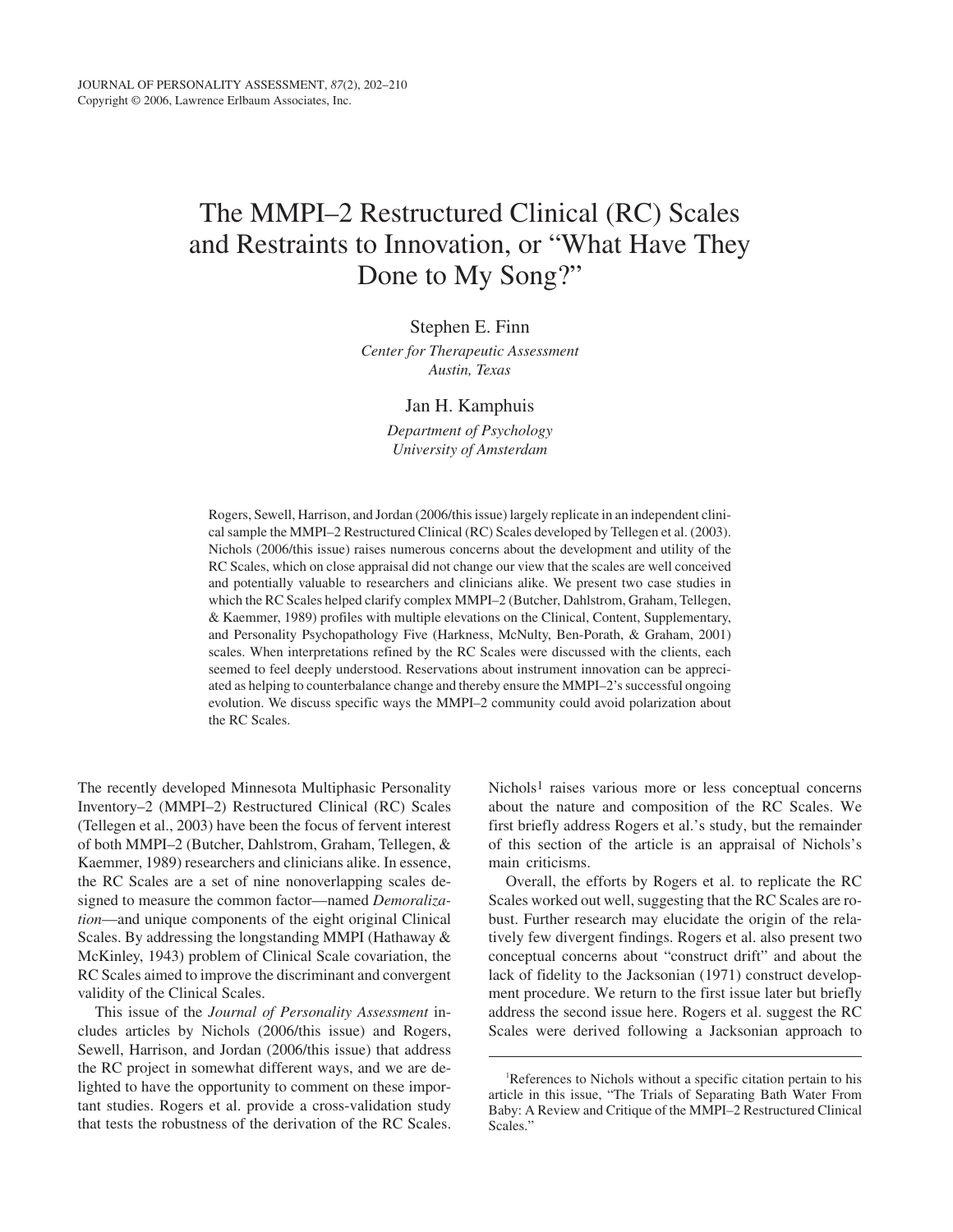scale development, but note that Tellegen et al. did not first remove response style (e.g., social desirability) from the item pool before deriving the RC Scales, which would have been more consistent with Jackson's sequential system of scale development. What is puzzling about this objection is that in chapter 2 of the RC Scale monograph, Tellegen et al. specifically explain why they do not intend to follow Jackson's scheme. In any event, there are strong arguments to justify the decision to not first remove social desirability from scales that aim to measure psychopathology. Psychopathology, *qualitate qua,* tends to be judged as socially undesirable, especially its more antisocial and aggressive expressions. Removing this variance would likely have yielded impoverished constructs.

Nichols (2006/this issue), in the abstract to his target article, points to presumed conceptual and methodological flaws, unfortunate omissions, and warns the reader about construct drift resulting from the RC strategy. Moreover, Nichols claims the RC Scales are "highly redundant with … routinely scored content scales" (p. 134) and is overall quite skeptical about the potential contribution of the RC Scales. Although we applaud the close scrutiny Nichols has afforded the RC Scales, we disagree with the balance and thrust of many of his arguments.

## CONCEPTUAL AND METHODOLOGICAL FLAWS?

# Comparing Like With Like: Multivariate Scales and "Syndromal Fidelity"

Nichols laments the loss of "multivariate structure," which he also refers to as syndromal fidelity, in the restructuring of the Clinical Scales. We believe there are several reasons why unifactorial scales may be preferred over syndromal scales. One rather practical argument in favor of unifactorial scales is that syndromes such as those reflected in the Clinical Scales are generally not true taxa and go through changes in definitions over time. Indeed, in the case of the MMPI–2, some of the syndromes used to define the Clinical Scales are no longer widely recognized (e.g., hysteria, psychasthenia), and other distinctions not discerned at the time of their construction (e.g., between antisocial personality disorder and psychopathy) cannot be made from the outdated syndromal scales. Simply put, unifactorial scales have a much better chance of being useful over time.

A more important point relates to the nature of scales and constructs. Nichols (2005) stated that traits, states, and symptoms are probably best measured by scales of relatively homogeneous item content and high internal consistency, whereas psychiatric syndromes are probably best measured by scales with heterogeneous item content and more modest internal consistency; he referred to these types of scales as "content scales" and "clinical scales," respectively. This ar-

gument has some intuitive appeal but does not seem tenable. Specifically, the suggestion that heterogeneous scales will do better in predicting complex criteria is problematic. Classical test theory (e.g., Nunnaly & Bernstein, 1994) shows that conjunctive constructs like syndromes that consist of, for instance, subdomains A, B, C, and D, are better assessed by multiple-separate (i.e., disjunctive) measures of A, B, C, and D than by one composite amalgam. Elevation of the overall scale in the latter case may result from many different combinations of elevations of the components, some of which may not fit the syndromal quality at all. Typical examples of this problem are the MMPI–2 Clinical Scales 3, 4, and 8. Elevated scores on these scales can have many meanings, some of which are quite different from the original target syndrome and typically need clarification from other scales as acknowledged by Nichols (2001) in his own MMPI/MMPI–2 interpretative guide.

# Confusing the Nature of the Clinical Scales, Content Scales, RC Scales and the DSM–IV

We believe that at different points, Nichols is imprecise about the nature of the items and the method of scale construction of the Clinical Scales, Content scales, RC Scales, and the *Diagnostic and Statistical Manual of Mental Disorders* (4th ed. [*DSM-IV*]; American Psychiatric Association, 1994) criteria. For example, Nichols suggests that the nature of the Clinical Scales and their constituent items strongly resembles the *DSM–IV* diagnoses and their constituent criteria. We strongly disagree: The *DSM–IV* criteria define a disorder, whereas the MMPI–2 Clinical Scale items are heterogeneous fallible indicators of syndromes. As well, Nichols likens the RC Scales to Content scales. Nichols (2006/this issue) writes that the RC Scales are "similarly derived [as] content-based scales such as the MMPI–2 Content scales" (p. 128). To evaluate this statement, we compare the scale construction process for these two sets of scales. The Content scales of the MMPI–2 generally followed from rational scale construction efforts, that is, a group of experts defined a construct then sought items to capture the construct and followed up with statistical optimization. The RC Scales, on the other hand, were mainly inductively derived; Tellegen et al. examined the results of factor analyses and inspected those factors that did not load heavily on demoralization. In our opinion, these strategies have little in common and yield constructs that differ principally in their "openness." Indeed, the main thing the RC and Content scales have in common is their high internal consistency and subsequent face validity.

## Item Composition and the "Credibility" of the RC Scales

Nichols presents ample selected data on overlap and correlations with various scales, typically implying that these numbers undermine the credibility of the RC Scales in question.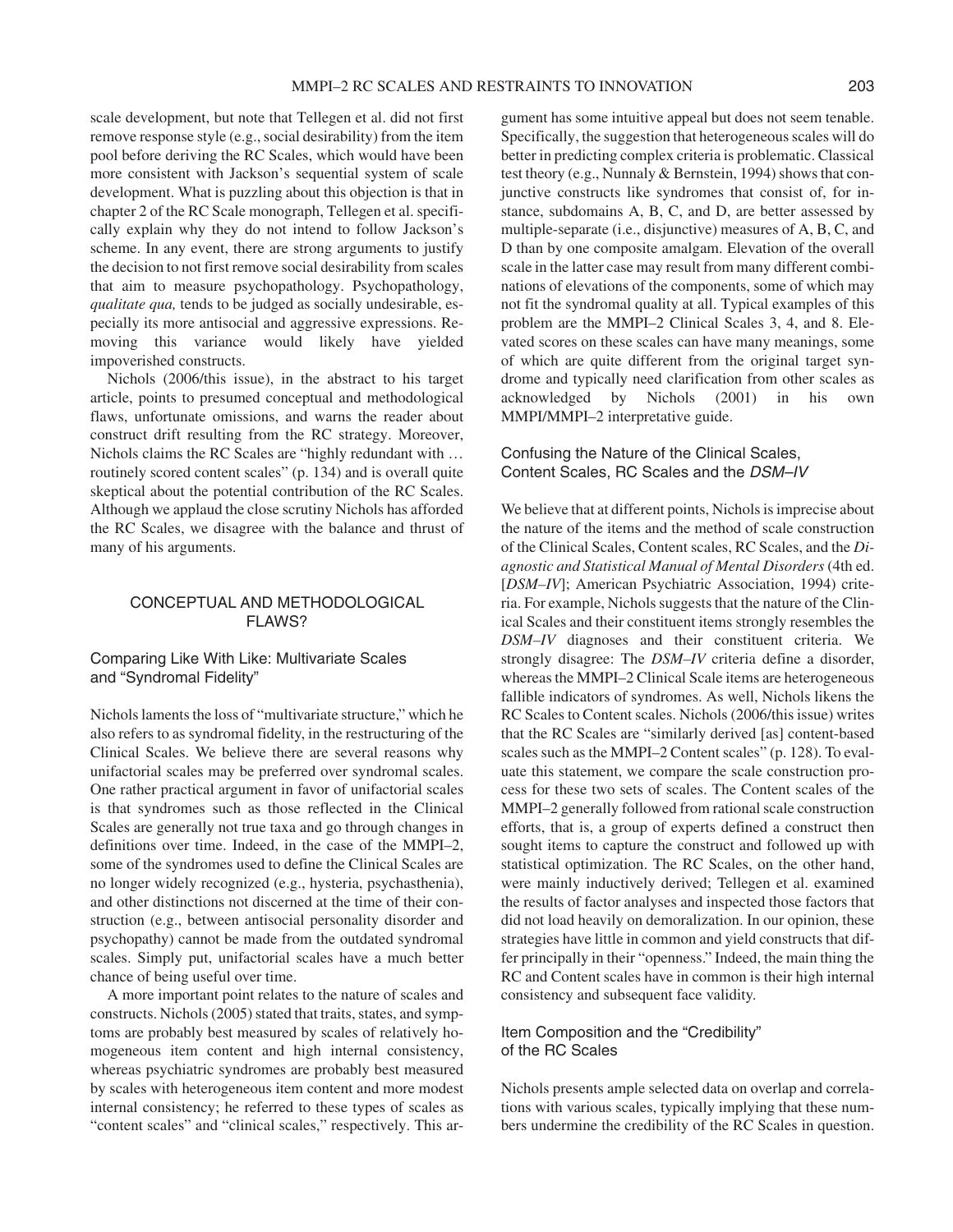For example, fewer than half of the RC items derive from the parent Clinical Scales, whereas more than 50% of their items belong to the Content scales. Nichols seems to ask himself and the reader "Can this be the distinctive core of the Clinical Scales?" First criticizing the RC Scales for the injection of theory, Nichols now disapproves of the strong inductive, data-driven bent of the RC project. It seems important to remember that the RC Scales were not a priori meant to be the same as the Clinical Scales. Instead, the idea was to use factor analysis to reshuffle the MMPI–2 items such that eight nonoverlapping scales would emerge that captured unique components of the original Clinical Scales. Given this methodology, it seems essentially uninformative to point to statistics on overlap and correlation with the original scales. In our opinion, the credibility of the RC Scales should hinge instead on their predictive accuracy and clinical utility, relative to the extant scales.

#### UNFORTUNATE OMISSIONS?

# Other Purely Empirical Ways to Solve the Clinical Scale Covariation Problem

Nichols embraces the "admirable goal" of reducing Clinical Scale covariation to improve discriminant validity. However, Nichols regrets that Tellegen et al. did not choose more modest ("nonintrusive") methods that might leave the Clinical Scales essentially intact. This option would allow the Clinical Scales to maintain their syndromal fidelity and would not lead to a set of new scales. As mentioned earlier, Tellegen et al. chose the Pleasantness–Unpleasantness (PU) dimension of the more or less consensual model of affect (Watson & Tellegen, 1985) as the theoretical starting point for the derivation of the general unhappiness factor DEM. To find trait markers of high Negative Emotionality (NEM) and low Positive Emotionality (PEM), Tellegen et al. turned to the Clinical Scales 2 and 7. Tellegen et al. first identified items that loaded highly on the first PU dimension and then identified items that loaded high on both (low) PEM and (hi) NEM to empirically select items that fit both criteria. Next, this set of core items (DEM) was factor analyzed with the remaining MMPI–2 item pool to yield an empirically augmented RCd. Clearly, this strategy involved theory guiding data and vice versa (leading to "open constructs" for all RC Scales), which characterizes the derivation of all RC Scales. Moreover, it is by virtue of their connection to a theory-based interpretation of the first factor that the RC Scales open up links to a vast domain of relevant personality and emotion research. Specifically, the RC Scales connect the MMPI–2 to a widely accepted model of affect (Watson & Tellegen, 1985) as well as to major trait models of normal personality variation, in particular, the Big Three.

Nevertheless, Nichols is right in that it is not inconceivable that there are other, possibly superior ways to attack Clinical Scale covariation. More specifically, we agree that "it is an empirical question whether any of these alternative markers would be superior to Dem in drawing away from the Clinical Scales those items most responsible for their covariation from those that best reflect the residual core dimension(s) of each" (Nichols, 2006/this issue, p. 129). Repeatedly throughout the manuscript, Nichols regrets the "omission" or "silence of the manual" on the prior efforts at reducing Clinical Scale covariation (e.g., Finney, 1968). It would seem, however, that the discussion would best be furthered if Nichols and other like-minded individuals demonstrated the advantages of other methods based on different theoretical choices; this would involve showing equal or superior patterns of convergent and discriminant validity with key external correlates. In other words, how well did Finney (1968) and other efforts do? The replication study by Rogers et al. shows that Tellegen et al. described their methodology in sufficient clarity and detail to allow for cross-validation. Moreover, Tellegen et al. showed how well their approach fared empirically and through the presented case analyses, to some extent clinically. So far, Tellegen et al. seem to have the numbers on their side.

## On the Nature of DEM and Construct Drift

Nichols (2006/this issue) characterizes DEM as "the theoretically inspired and depressively biased marker" (p. 137) that simultaneously overextracts and underextracts unwanted variance from the Clinical Scales, in turn resulting in construct drift in the next step of the RC Scales' derivation. Nichols sees this problem as particularly evident for RC7, RC9, and RC3. Indeed, Tellegen et al. opted for a theoretically informed, substantive interpretation of the shared variance across the Clinical Scales. It is in that sense different from a purely empirically derived first factor, as advocated by Nichols. Both Nichols and Rogers et al. are concerned about the possibility of construct drift. Construct drift, however, is by its very nature a relative phenomenon, that is, it is relative to some other target construct. Nichols takes the original Clinical Scales as the target constructs. This is evident, for example, when he discusses RC7. According to Nichols, this scale overselected aggressive content at the expense of ("desirable") psychasthenia variance. However, RC7 is labeled "dysfunctional negative emotions" and not psychasthenia. Again, the aim of the RC project was not to preserve the original constructs underlying the Clinical Scales. The RC Scales were not designed to be proxies of the Clinical Scales—for that, one might use the Clinical Scales themselves—they were meant to measure the common factor (named Demoralization) and unique components of the eight original Clinical Scales. As such, the RC Scales describe related but different constructs than the original Clinical Scales, which in most cases measure several things at once.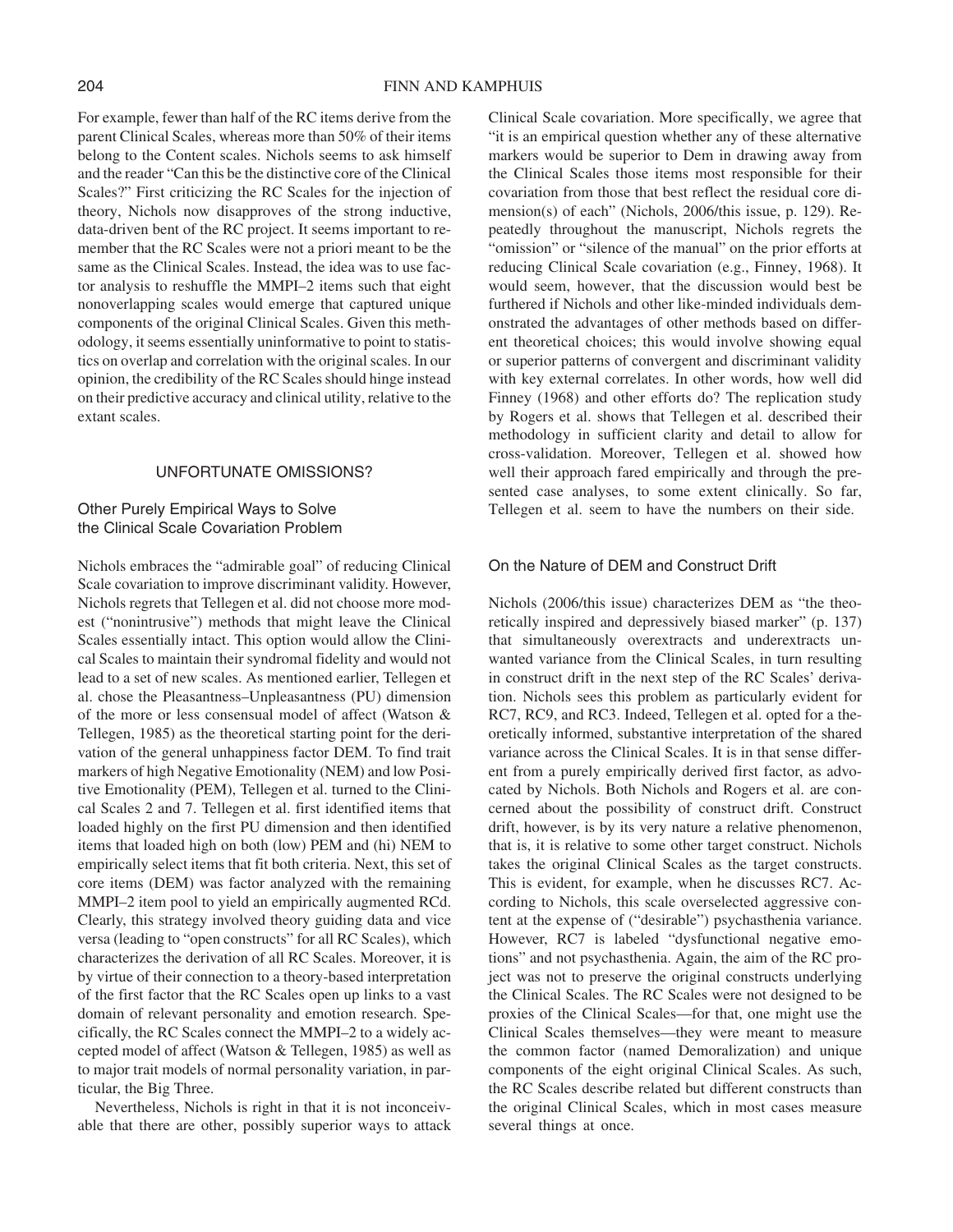# REDUNDANT? RESTRUCTURED? CLINICAL?

Nichols (2006/this issue) notes "extremely high levels of redundancy between [multiple] RC Scales and content-based scales that are already in use" (p. 127). In fairness, one would expect that the RC Scales are going to overlap with something on the MMPI–2. Moreover, Tellegen et al. never claimed they discovered entirely new meaningful variance in the well-researched MMPI–2 item pool, but they did claim they restructured the Clinical Scales such that they measure the first factor once instead of eight times and that they identified meaningful substantive core variance of each Clinical Scale.

Additional empirical support for this claim was presented recently by Tellegen (2005). A fixed factor analysis of the orthogonalized RC and Clinical Scales together yielded a factor correlation matrix of a clear, simple structure, with each RC Scale correlating highly with its corresponding Clinical Scale and low with all other Clinical Scales. In short, the RC Scales show meaningful relations to the Clinical Scales but are not identical to nor "proxies" for the Clinical Scales nor were they meant to be. Rather, they aim to represent the substantive core component. These substantive components may include a degree of overlap with general unhappiness, particularly among the internalizing conditions.

#### CLINICAL UTILITY OF THE RC SCALES

As mentioned earlier, Nichols argues that information in the RC Scales is already adequately represented elsewhere in the MMPI–2 and implies that the scales will not have incremental utility for clinicians in their day-to-day work with clients. This does not fit with our experience, and we illustrate one situation in which we have found the RC Scales to be extremely valuable, that is, in making sense of profiles with multiple, highly elevated Clinical Scales. Although other scales (e.g., the Content scales) also assist in deconstructing such profiles, we find that the RC Scales typically do a better job of clearly identifying clients'central concerns, which is important to assist clinicians in helping clients feel understood.

S. E. Finn saw the following two clients at his private practice clinic in the last several years. We have changed nonessential information to protect the clients' identities.

#### Case 1

This 32-year-old man was referred by his psychiatrist for an assessment following a suicide attempt in which he overdosed on an antidepressant he was taking. After ingesting the pills, he became frightened about what he had done and almost immediately told his parents who took him to the hospital. Following gastric lavage, he was judged not to be at immediate risk for further self-harm; hence, he was discharged

the same evening with instructions to follow up with his outpatient psychiatrist. This psychiatrist had been treating the client for depression for 3 years, following the client's having been fired from his job as a computer programmer. Despite having participated in an occupational retraining program, the client was still unemployed, isolated, and financially dependent on his parents who were increasingly frustrated with him. When queried at the hospital, the client said he had overdosed when he thought death was "the only way to get out of the pain." When interviewed by Finn, the client said the major question he hoped to address through the assessment was "Why can't I seem to get going with work and a social life after all the help people have given me? Am I just a total loser?" He took the MMPI–2 and several other tests, but we concentrate only on the MMPI–2. Figures 1 through 4 show the Basic (K corrected) MMPI–2 profile, Content scales, Supplementary scales, and PSY–5 scales for this client. Figure 5 shows the profile of RC Scales.

The Validity scales (Figure 1) suggested that the client responded consistently and in an unguarded (perhaps even self-critical) manner. There were no clear-cut signs of malingering, and the high elevations on F and F-back were consistent with the highly elevated Clinical Scales in suggesting that the client was highly distressed and in acute crisis. Almost all the Clinical Scales were elevated, with the exception of Scale 1 and Scale 9 (which was depressed). The basic profile suggested severe mixed symptomatology including a severe lethargic depression, severe anxiety, suicidal rumination, social withdrawal, angry explosions and impulsive acting out, possible thought disorder, and suspiciousness and/or paranoid ideation. Basic profiles like this are very difficult to interpret because of the number of near-



FIGURE 1 32-year-old male. This and all other figures are excerpted from the *MMPI–2™ (Minnesota Multiphasic Personality Inventory-2™) Manual for Administration, Scoring, and Interpretation, Revised Edition,* Copyright © 2001 by the Regents of the University of Minnesota Press. All rights reserved. Used by permission of the University of Minnesota Press. VRIN = Variable response inconsistency scale; TRIN = True-Response inconsistency scale; F = Infrequency;  $Fb = Infrequency$  Back Page;  $Fp = Infrequency$ Psychopathology; S = Superlative Self-Presentation; Hs = Scale 1, Hypochondriasis;  $D = Scale 2$ , Depression; Hy = Scale 3, Hysteria; Pd = Scale 4, Psychopathic Deviate; Mf = Scale 5, Masculinity–Femininity; Pa = Scale 6, Paranoia; Pt = Scale 7, Psychasthenia; Sc = Scale 8, Schizophrenia; Ma = Scale 9, Hypomania; Si = Scale 0, Social Introversion.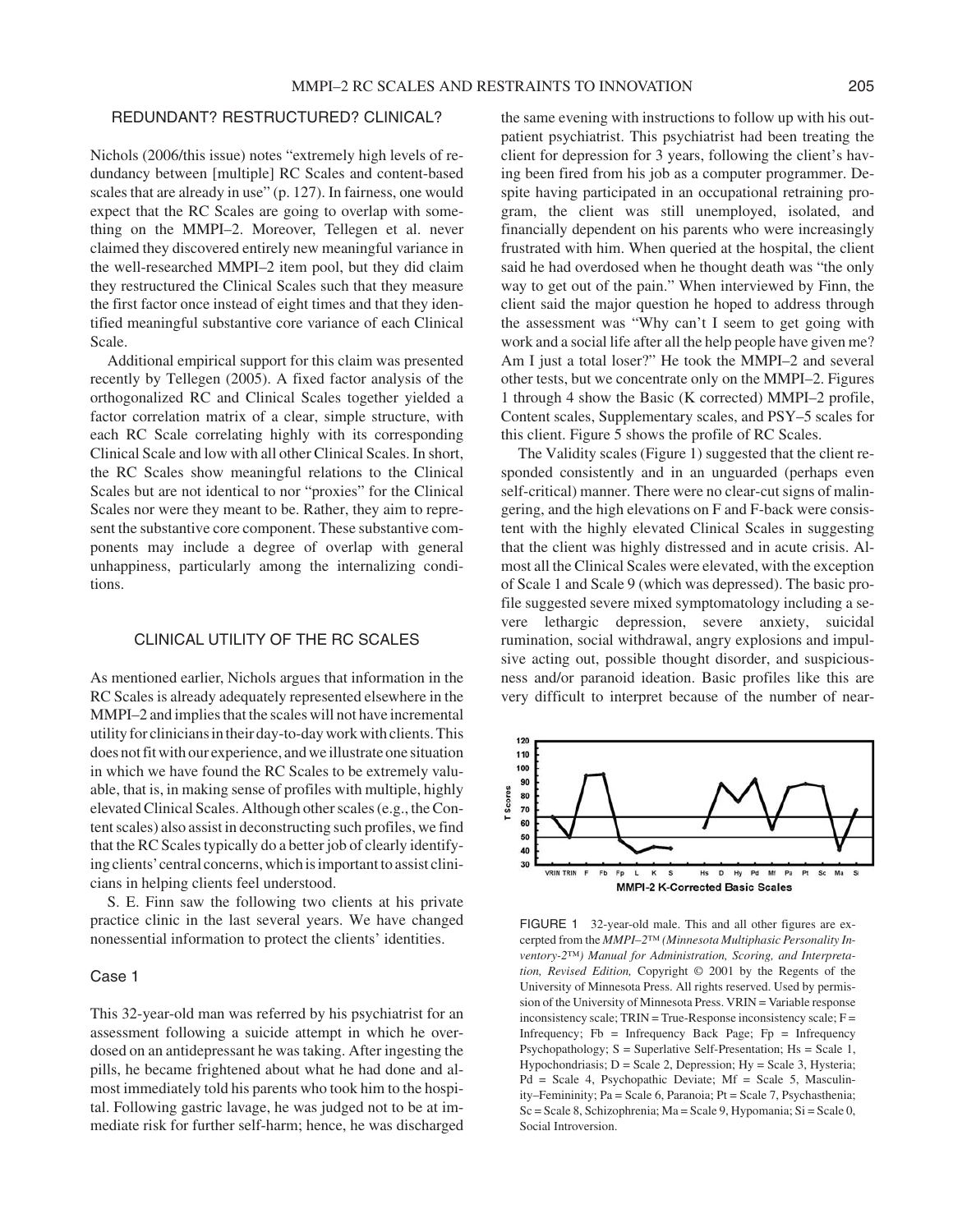

FIGURE 2 32-year-old male. ANX = Anxiety; FRS = Fears; OBS = Obsessiveness; DEP = Depression; HEA = Health Concerns; BIZ = Bizarre Mentation; ANG = Anger; CYN = Cynicism; ASP = Antisocial Practices; TPA = Type A; LSE = Low Self-Esteem; SOD = Social Discomfort; FAM = Family Problems; WRK = Work Interference; TRT = Negative Treatment Indicators.



FIGURE 3 32-year-old male.  $A =$  Anxiety; R = Repression; Es = Ego Strength;  $Do = Dominance$ ;  $Re = Responsibility$ ;  $Mt = Malad$ justment; PK = Posttraumatic Stress Disorder Scale–Keane; MDS = Marital Distress Scale; Ho = Hostility; O-H = Overcontrolled Hostility; MAC–R = MacAndrew Alcoholism Scale–Revised; AAS = Addiction Admission Scale; APS = Addiction Potential Scale; GM = Gender Masculine; GF = Gender Feminine.



FIGURE 4 32-year-old male. AGGR = Aggressiveness; PSYC = Psychoticism; DISC = Disconstraint; NEGE = Negative Emotionality/Neuroticism; INTR = Introversion/Low Positive Emotionality; PSY–5 = Personality Psychopathology Five.



FIGURE 5 32-year-old male. Rcd = Demoralization; RC1 = Somatic Complaints; RC2 = Low Positive Emotions; RC3 = Cynicism; RC4 = Antisocial Behavior; RC6 = Ideas of Persecution; RC7 = Dysfunctional Negative Emotions; RC8 = Aberrant Experiences; RC9 = Hypomanic Activation.

equal scale elevations, and a perusal of interpretive texts mentioning the component 3- and 4-point codes (e.g., 4-2-7, 4-2-8, 4-2-6, 2-7-8-0) suggests a confusing range of possible diagnoses from severe personality disorders, psychotic disorders, dissociative disorders, and posttraumatic stress disorder (e.g., Friedman, Lewak, Nichols, & Webb, 2001; Graham, 2006).

The Content scales (Figure 2) appeared to confirm the client's severe depression and anxiety (DEP = 92T; ANX = 77T), social discomfort (SOD = 71T), and negative feelings about himself ( $LSE = 75T$ ). They also were helpful in speaking against an overt psychotic process ( $BIZ = 46T$ ), in highlighting the conflict in his family situation (FAM = 77T), and in suggesting that overt acting out behaviors were probably not prominent in this client's history or symptomatology  $(ANG = 48T, ASP = 46T)$ . In fact, this "concave" Content scale profile (with elevations on each side and a dip in the middle) has been noted to be indicative of emotional distress and emotional constraint (Tonsager & Finn, 1992), a combination that was also reflected in scores on the Supplementary scales profile (Figure 3):  $A = 80T$ ,  $R = 61T$ , MAC-R = 37T,  $Mt = 82T$ ,  $AAS = 56T$ , and  $APS = 46T$ . The  $PSY - 5$  Scales (Figure 4) also spoke against psychoticism ( $\text{PSYC} = 59\text{T}$ ) or impulsive acting out ( $DISC = 46T$ ) and emphasized low "hedonic capacity" (INTR = 85T; Harkness, McNulty, Ben-Porath, & Graham, 2001).

Finn found the profile of RC Scales to be extremely clarifying in this case, and he relied heavily on these scales in giving feedback to the client (as we discuss below). As can be seen (Figure 5), the only significant elevation was on RCd (83T), which suggested that this client was highly demoralized, distressed, and discouraged and that he felt overwhelmed, helpless, and a failure (Tellegen et al., 2003). The lack of elevations on the other RC Scales strongly suggested that the multiple high scores on the Clinical Scales were largely due to the common first-factor variance saturating these scales. The RC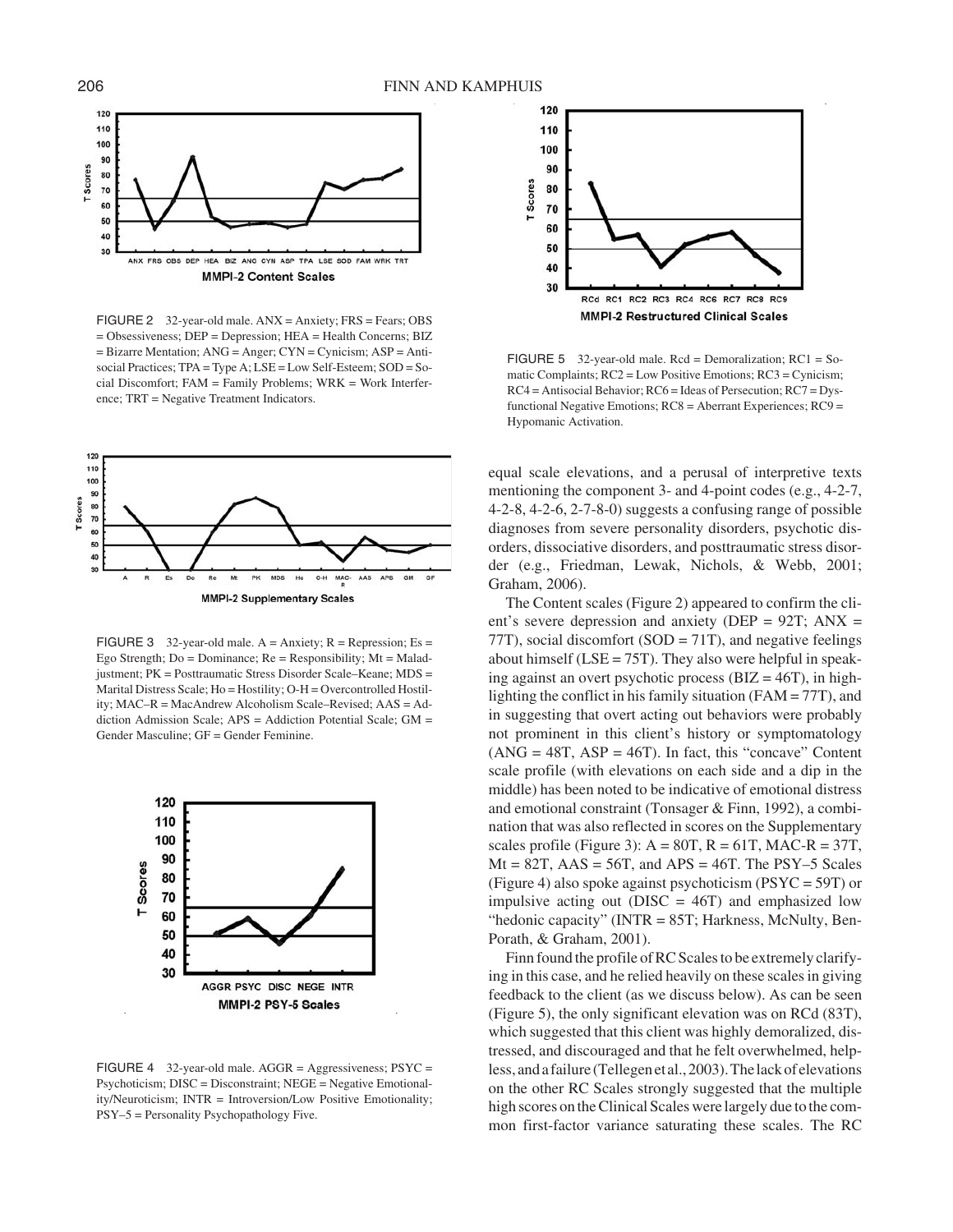Scales also succinctly and efficiently indicated what was deduced previously from a combination of various Content, Supplementary, and PSY–5 scales: The client did not appear to be paranoid or psychotic ( $RC6 = 56$  T;  $RC8 = 47$  T), and there were no strong indications of antisocial tendencies  $(RC4 =$ 52T). Having settled these questions, the RC Scales also highlighted two other features—the client's naivete and tendency to trust too easily  $(RC3 = 41T)$  and his low energy and lack of positive entitlement (RC9 = 38T)—which was also suggested by the low elevation on Scale 9.

The lack of significant elevation on RC2 (57T) was particularly interesting with this client and highlights a possible important distinction between depression and demoralization. Recently, Joiner, Walker, Pettit, Perez, and Cukrowicz (2005) summarized evidence that depressed mood may be common to many psychological disorders and that low positive emotionality (which they called anhedonia) is a much more specific indicator of major depression. This is supported by research by Santor and Coyne (2001) and is consistent with Clark and Watson's (1991) tripartite model of depression and anxiety. Could it be that this client's failure to respond to a succession of antidepressant medications was because he did not have a classic major depression but rather was intensely demoralized? More research is needed to answer such questions; however, Finn kept this possibility in mind when he discussed the MMPI–2 results with the client. The following excerpts were transcribed from a tape of the session and occurred right after Finn's introduction when he showed the profile of basic scales to the client, explained where the average score on each scale falls and what is considered a significant elevation, and interpreted that the client "responded to the items carefully and really told it just like it is."

- Finn: As you can see, the first thing that stands out is that you have a lot of high … very high elevations on the problem scales.
- Client: I'm pretty screwed-up, aren't I?
- Finn: Well, I'm not reading it that way, myself. What I see and I want to check this out with you is that you're … your main problem seems to be that you are extremely *miserable*. This page (shows RC Scales) breaks these other scores down, and you can see you have one really really high score—on a scale that measures psychological misery. Everything else going on with you seems to pale by comparison to that. Am I right? The test says you are feeling *really* badly lately and that it is overshadowing everything and affecting you in lots of ways.
- Client: Definitely. (Sighs.) I just can't seem to … I can't do anything right and I feel terrible about that. My parents are totally fed up with me and I can't explain why I can't get going.
- Finn: Well, I think this one scale really answers your question of why you can't get going even after all

the help you've been given. No one could look for work or get together with friends when they were feeling this miserable. All their energy would be taken up just surviving. They would feel hopeless and completely demoralized. Does that fit?

Client: Yes! And I just wanted a break from the pain, but then I realized I didn't really want to die … Do you think we'll be able to explain this to my parents?

In the rest of the session, Finn and the client went on to talk about an apparent identity crisis that had been precipitated by the client's losing his job and not finding work in his field. The client seemed to see this sequence of events as the source of his demoralization and kept using the words *miserable* and *lost* to describe his experience. It seemed clear that the client felt very mirrored by Finn's interpretation, which purposefully avoided the use of the word *depression.* Of course, there is no control group for a single case, but we wonder if Finn would have been as successful in helping the client feel understood without the benefit of the RC Scales.

## Case 2

This 27-year-old man was referred for assessment and treatment by his parents after a 7-day stay at a public mental hospital. He had been hospitalized after the parents found him at home (where he lived with them) in his bedroom with multiple cuts to his wrists from a razor blade. The client appeared calm, denied suicidal intent, and said that he was simply "letting the evil energy out" of his body. This resulted in his first hospitalization, but he had seen various outpatient therapists over the years, starting at age 12, to get help with his "social problems." The client had graduated 3 years previously from a local college with a Bachelor of Science in biology but had been unable to find a job and lived at home. During his hospitalization, he was cooperative with the ward activities and with staff except that he refused to take medication or do any psychological testing. As he no longer seemed to be a danger to himself, he was discharged with tentative diagnoses of brief psychotic episode and schizotypal personality, with a rule-out diagnosis of schizophrenia.

After three outpatient sessions with Finn, the client agreed to take the MMPI–2, and his major question for the test was "Why do I have so much difficulty concentrating? My brain isn't working the way it used to." He explained that he could no longer read or concentrate on TV but would not or could not say more about these difficulties. In the three previous sessions, the client had been reluctant to talk about the circumstances leading up to his hospitalization and instead had talked at length about his interests in biology and evolution. Figures 6 through 9 show the basic (K corrected) MMPI–2 profile, Content scales, Supplementary scales, and PSY–5 scales, respectively, for this client. Figure 10 shows the profile of RC Scales.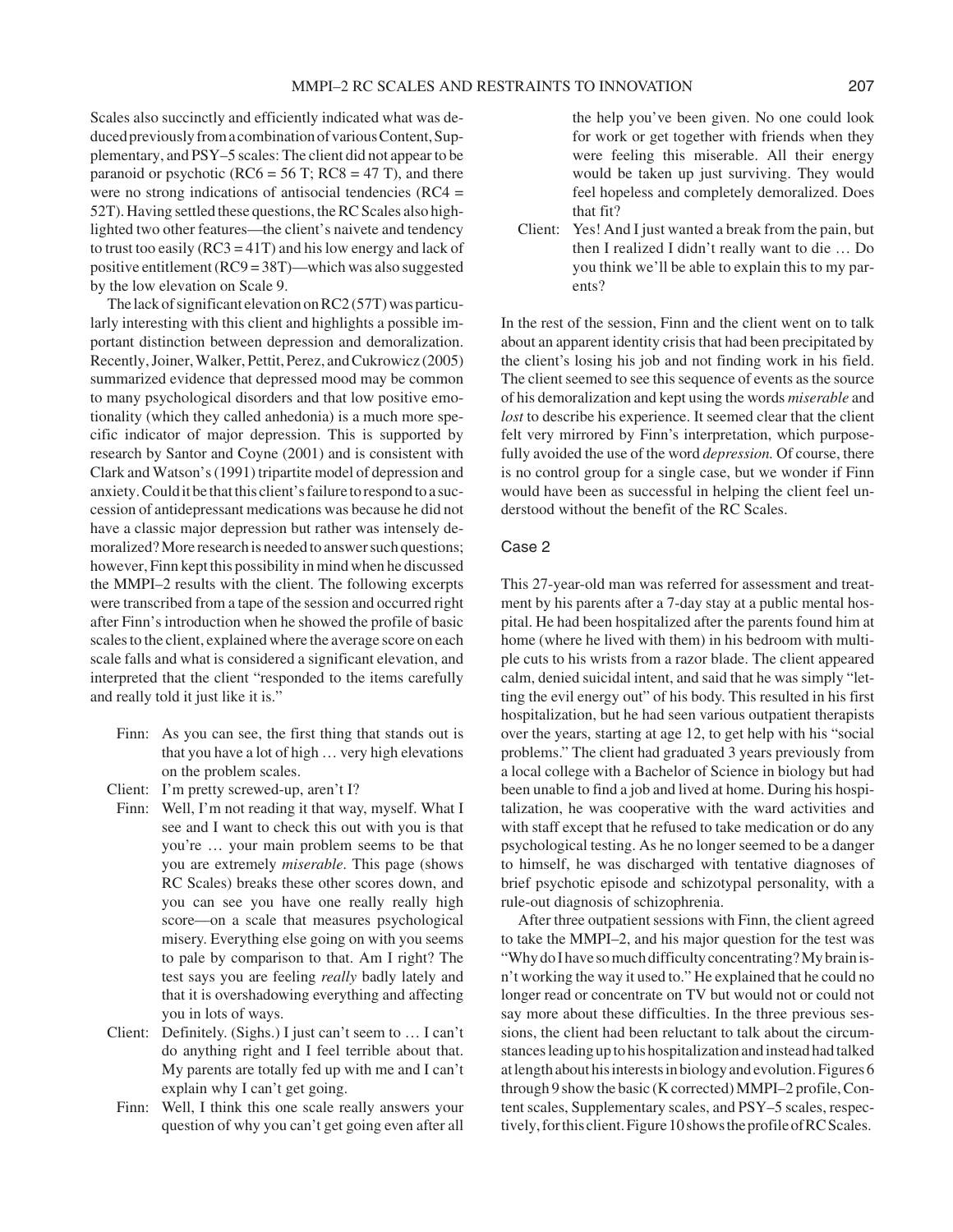

FIGURE 6 27-year-old man. For scale names, see Figure 1.



FIGURE 7 27-year-old man. For scale names, see Figure 2.



FIGURE 8 27-year-old man. For scale names, see Figure 3.



FIGURE 9 27-year-old man. For scale names, see Figure 4.



FIGURE 10 27-year-old man. For scale names, see Figure 5.

The Validity scales indicated that the client responded to the test items in a consistent manner but endorsed a number of unlikely virtues  $(L = 74T)$ . Given the low scores on K  $(41T)$  and Fp  $(56T)$  and the elevations on F  $(95T)$ , F-back (79T), and the Clinical Scales, most likely his score on L did not represent an overt attempt to make himself look good on the test. Rather, probably the client was prone to black-andwhite thinking, lacking in insight, psychologically constricted, and morally judgmental. As with Case 1, there were many highly elevated Clinical Scales, and the 6-8-0-7-2 profile suggested a mixed symptom picture including possible delusions and thought disorder, overideation, difficulties concentrating, distrust and suspicion, anxiety, depression, social isolation, and conflicts about sexuality (Friedman et al., 2001; Graham, 2006).

The Content, Supplementary, and PSY–5 scales confirmed aspects of this presentation, giving further evidence of psychotic thinking  $(BIZ = 84T; PSYC = 84T)$ , social discomfort and emotional constraint (SOD = 78T;  $R = 63T$ ; INTR = 73T), and anxiety ( $ANX = 77T$ ;  $A = 75T$ ). These various scales also downplayed the client's potential for antisocial or angry acting out  $(ASP = 49T; ANG = 46T;$  $MAC-R = 50T$ ;  $Re = 55T$ ;  $AAS = 46T$ ;  $DISC = 39T$ ). Still, Finn found that it was the RC Scales that best illuminated the central features in the case by de-emphasizing the depression ( $RC2 = 60T$ ) and anxious rumination ( $RC7 = 58T$ ) and highlighting the delusional beliefs ( $RC6 = 76T$ ) and disordered thinking (RC8) of the client.

This conceptualization appeared to be confirmed by Finn's discussion of the MMPI–2 results with the client as illustrated by the following excerpts. In this instance, after an introduction, Finn went directly to the RC Scale profile:

- Finn: You see you have high scores on these two scales. They share something in common … both have to do with the kinds of thoughts and perceptions people have. I'm wondering from these if you're having trouble concentrating lately because you're having some bothersome thoughts and experiences.
- Client: Hmmm … like what?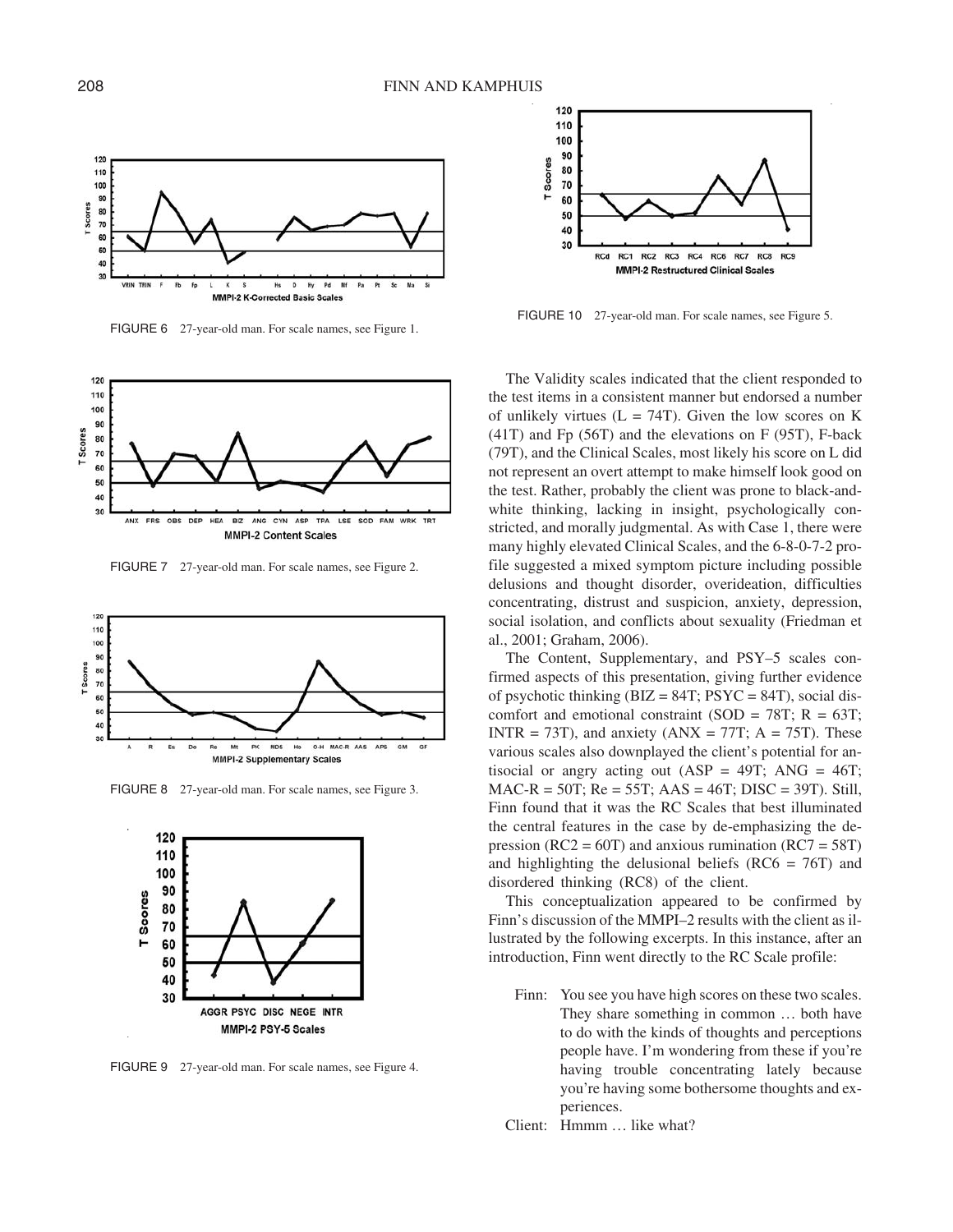Finn: You'll have to tell me, but maybe you feel like others are out to get you or thinking bad things about you?

Client: Sometimes.

- Finn: And does that get in the way or make it hard to read or watch TV?
- Client: Sure. When people want to punish you, a person doesn't just sit and watch his favorite TV program or anything.
- Finn: I can understand that. And are there other similar things distracting you?

Client: Like what?

- Finn: Well, for example hearing things or seeing things other people can't see?
- Client: Maybe they don't want to see it … the blackness of soul … the evil stuff … lust and perdition and greed … it's all around us, in me and you and everyone. …

The client went on to talk about his belief that people are basically good but struggle with "demons" that tempt them to be evil. A bit later in the session, Finn probed about emotional distress and depression:

- Finn: And does all this get you down sometimes? Do you get depressed?
- Client: No, just disturbed … that there's so much … it's so hard to resist the evil … and there's no easy way to be cleansed. …

#### **Discussion**

To us, these two cases—both concerning young men who had engaged in acts of self-harm—illustrate one situation in which the RC Scales show substantial clinical utility. Both clients had complex, confusing presentations and MMPI–2 profiles with multiple elevations on the Clinical Scales, Content scales, Supplementary scales, and PSY–5 scales. In the first case, the RC Scales powerfully focused the clinician's attention on the client's extreme demoralization and away from other possible indicators of depression, anxiety, impulsivity, and thought disorder. In the second instance, the RC Scales highlighted the client's delusional and disordered thinking, which although prominently featured in the Clinical, Content, and PSY–5 scales, emerged more clearly on the RC Scale profile as the central clinical issue. In both instances, the RC Scales enabled the clinician to more accurately "mirror" the clients' experiences, which opened up a dialogue that was invaluable in treating the clients. If tests and test scores are "empathy magnifiers" as Finn and Tonsager (1997) claimed, then the RC Scales appear to permit a new level of refraction when looking at complex, highly elevated MMPI–2 profiles; and the case studies included in the RC Scale monograph suggest that there may be other clinical situations in which they are equally valuable.

It is not difficult to understand how the RC Scales would show clinical utility with clients who are severely distressed and disturbed. Not only are the Clinical Scales saturated with an underlying factor of emotional distress, so are many of the Supplementary, PSY–5, and Content scales. For example, Tonsager and Finn (1992) showed that a great deal of the variance in the Content scales was accounted for by a first factor that correlated highly with A, Mt, and other markers related to what Tellegen et al. called demoralization. This lack of psychometric discriminant power obviously leads to difficulties discriminating clinically between highly different psychiatric presentations. The two clients we illustrated had very different reasons underlying their attempts to harm themselves; however, we posit that many clinicians would have had difficulty determining this from their MMPI–2 profiles without the RC Scales.

# CLOSING: OPTIMAL RATES OF CHANGE IN CLINICAL INNOVATION

When all is said and done, the proof of the pudding is in the eating: We agree with Tellegen et al. that the justification of the RC Scales is how well they work in both research and in clinical practice. The RC Scales are probably not definitive—no scales can ever be—nor exhaustive (new scales are in progress), nor, apparently, were they meant to be. On the other hand, they do—with far fewer items—generally show stronger and more discriminative associations with external correlates than the original Clinical Scales. We make a plea for a dispassionate evaluation of the RC Scales, to treat their value for research and practice as a predominantly empirical question. It would seem to us, however, that the methodology undergirding the RC Scales is one of which Hathaway and McKinley might have approved. The approach maintains a data-driven construct development stance but profits from modern computational power and statistics to derive sharper constructs.

Having said this, we also recognize the inevitable tension that exists between making a major change to a beloved and widely used assessment instrument and maintaining, as closely as possible, the status quo. For example, a debate highly similar to that concerning the RC Scales occurred when Tellegen's (Tellegen & Ben-Porath, 1992) uniform T scores were introduced with the publication of the MMPI–2 (Butcher, Dahlstrom, Graham, Tellegen, & Kaemmer, 1989). As best we can tell, that particular controversy has now largely died down.

We hold the position articulated by Lewin (1951) and a succession of other systems theorists (e.g., Agazarian & Gantt, 2000; Papp, 1983) that restraints to change in any human community or system (such as some individuals voicing serious concerns about the RC Scales) need not be seen as troublesome "resistance." Rather, such "restraining forces" are potentially beneficial contributions that counter "driving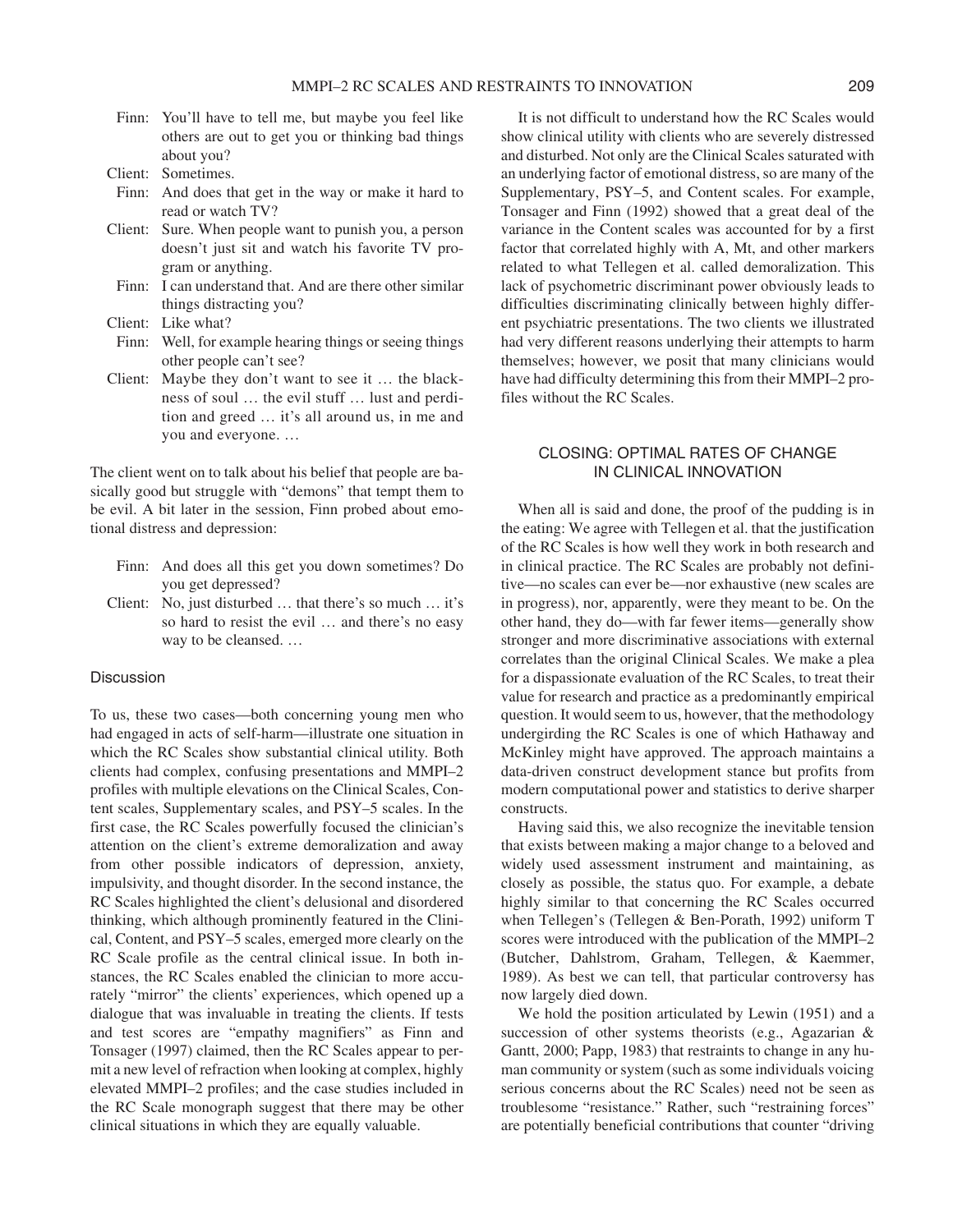forces" and help to create an optimal rate of change, thereby ensuring the system's survival. Systems that change too rapidly have been known to lose their cohesion and spin out of control. In family therapy, such restraining forces have been called "persistence" (Anderson & Stewart, 1983). In this light, Nichols and to a lesser extent Rogers et al. can be seen as voices of those individuals who fear (or better yet, of that part of all of us MMPI-ers that fears) the MMPI–2 will change so fast as to be unrecognizable or no longer valuable. Tellegen and others (Tellegen et al., 2003) currently seem to hold the other side of the conflict: If the MMPI–2 does not change rapidly enough, it may be overtaken and rendered obsolete by shorter and more contemporary instruments such as the Personality Assessment Inventory (Morey, 1991).

If all parties step back to acknowledge the truth in both stances, unhelpful polarization can be avoided, and it is more likely that the MMPI–2 will undergo an optimal rate of development and continue to improve clinicians' ability to "put themselves in their clients' shoes" and researchers' ability to predict desired outcomes. In practice, this kind of coming together might be furthered by the MMPI–2 publishers stating explicitly that they realize many long-term users of the MMPI–2 value the Clinical Scales highly and that the scales will remain available for the foreseeable future; and Nichols and others could help by recognizing the need to update this venerable inventory and undertaking their own attempts to address the problems of Clinical Scale covariation and the outdated constructs underlying those scales. In such ways, the MMPI–2 "family" could avoid splintering into competing factions and could work together to make sure the MMPI–2 is relevant for years to come.

#### ACKNOWLEDGMENTS

We thank Jan Muskens and Hale Martin for their helpful comments on earlier drafts of this article.

#### **REFERENCES**

- Agazarian, Y. M., & Gantt, S. P. (2000). *Autobiography of a theory. Developing a theory of living human systems and its system-centered practice.* Philadelphia: Kingsley.
- American Psychiatric Association. (1994). *Diagnostic and statistical manual of mental disorders* (4th ed.). Washington, DC: Author.
- Anderson, C. M., & Stewart, S. (1983). *Mastering resistance.* New York: Guilford.
- Butcher, J. N., Dahlstrom, W. G., Graham, J. R., Tellegen, A., & Kaemmer, B. (1989). *MMPI–2: Minnesota Multiphasic Personality Inventory–2: Manual for administration and scoring.* Minneapolis: University of Minnesota Press.
- Clark, L. A., & Watson, D. (1991). Tripartite model of anxiety and depression: Psychometric evidence and taxonomic implications. *Journal of Abnormal Psychology, 100,* 316–336.
- Finn, S. E., & Tonsager, M. E. (1997). Information-gathering and therapeutic models of assessment: Complementary paradigms. *Psychological Assessment, 9,* 374–385.
- Finney, J. C. (1968). Correction for unwanted variance. *Psychological Reports, 23,* 1231–1235.
- Friedman, A. F., Lewak, R., Nichols, D. S., & Webb, J. T. (2001). *Psychological assessment with the MMPI–2.* Mahwah, NJ: Lawrence Erlbaum Associates, Inc.
- Graham, J. R. (2006). MMPI–2: *Assessing personality and psychopathology* (4th ed.). New York: Oxford University Press.
- Harkness, A. R., McNulty, J. L., Ben-Porath, Y. S., & Graham, J. G. (2001). *The Personality Psychopathology Five (PSY–5) scales.* Minneapolis: University of Minnesota Press.
- Jackson, D. N. (1971). The dynamics of structured personality tests. *Psychological Review, 78,* 229–249.
- Joiner, T. E., Walker, R. L., Pettit, J. W., Perez, M., & Cukrowicz, K. C. (2005). Evidence-based assessment of depression in adults. *Psychological Assessment, 17,* 267–277.
- Lewin, K. (1951). *Field theory in social science.* New York: Harper.
- Morey, L. C. (1991). *Personality Assessment Inventory (PAI): A professional manual.* Odessa, FL: Psychological Assessment Resources.
- Nichols, D. S. (2001). *Essentials of MMPI-2 assessment.* New York: Wiley.
- Nichols, D. S. (2005, March). *The MMPI–2: Contemporary and perennial issues.* Handout for presentation at the annual conference of the Society for Personality Assessment, Chicago.
- Nichols, D. (2006/this issue). The trials of separating bath water from baby: A review and critique of the MMPI–2 Restructured Clinical Scales. *Journal of Personality Assessment, 87,* 121–138.
- Nunnaly, J. C., & Bernstein, I. R. (1994). *Psychometric theory* (3rd ed.). New York: McGraw-Hill.
- Papp, P. (1983). *The process of change.* New York: Guilford.
- Rogers, R., Sewell, K. W., Harrison, K. S., & Jordan, M. J. (2006/this issue). The MMPI–2 Restructured Clinical scales: A paradigmatic shift in scale development. *Journal of Personality Assessment, 87,* 139–147.
- Santor, D., & Coyne, J. C. (2001). Evaluating the continuity of symptomatology between depressed and nondepressed individuals. *Journal of Abnormal Psychology, 110,* 216–225.
- Tellegen, A., & Ben-Porath, Y. S. (1992). The new uniform T scores for the MMPI–2: Rationale, derivation, and appraisal. *Psychological Assessment, 4,* 145–155.
- Tellegen, A., Ben-Porath, Y. S., McNulty, J. L., Arbisi, P. A., Graham, J. R., & Kaemmer, B. (2003). *The MMPI–2 Restructured Clinical (RC) scales: Development, validation, and interpretation.* Minneapolis: University of Minnesota Press.
- Tellegen, A. (2005, March). *Discussion.* Paper presented at the annual meeting of the Society for Personality Assessment, Chicago.
- Tonsager, M. E., & Finn, S. E. (1992, May). *MMPI–2 content and clinical scale correlations: Implications for interpretation.* Paper presented at the 27th Symposium on the MMPI, Minneapolis, MN.
- Watson, D., & Tellegen, A. (1985). Toward a consensual structure of mood. *Psychological Bulletin, 98,* 219–235.

Stephen E. Finn 4310 Medical Parkway Suite 101 Austin, TX 78756 Email: sefinn@mail.utexas.edu

Received March 31, 2006 Revised April 24, 2006